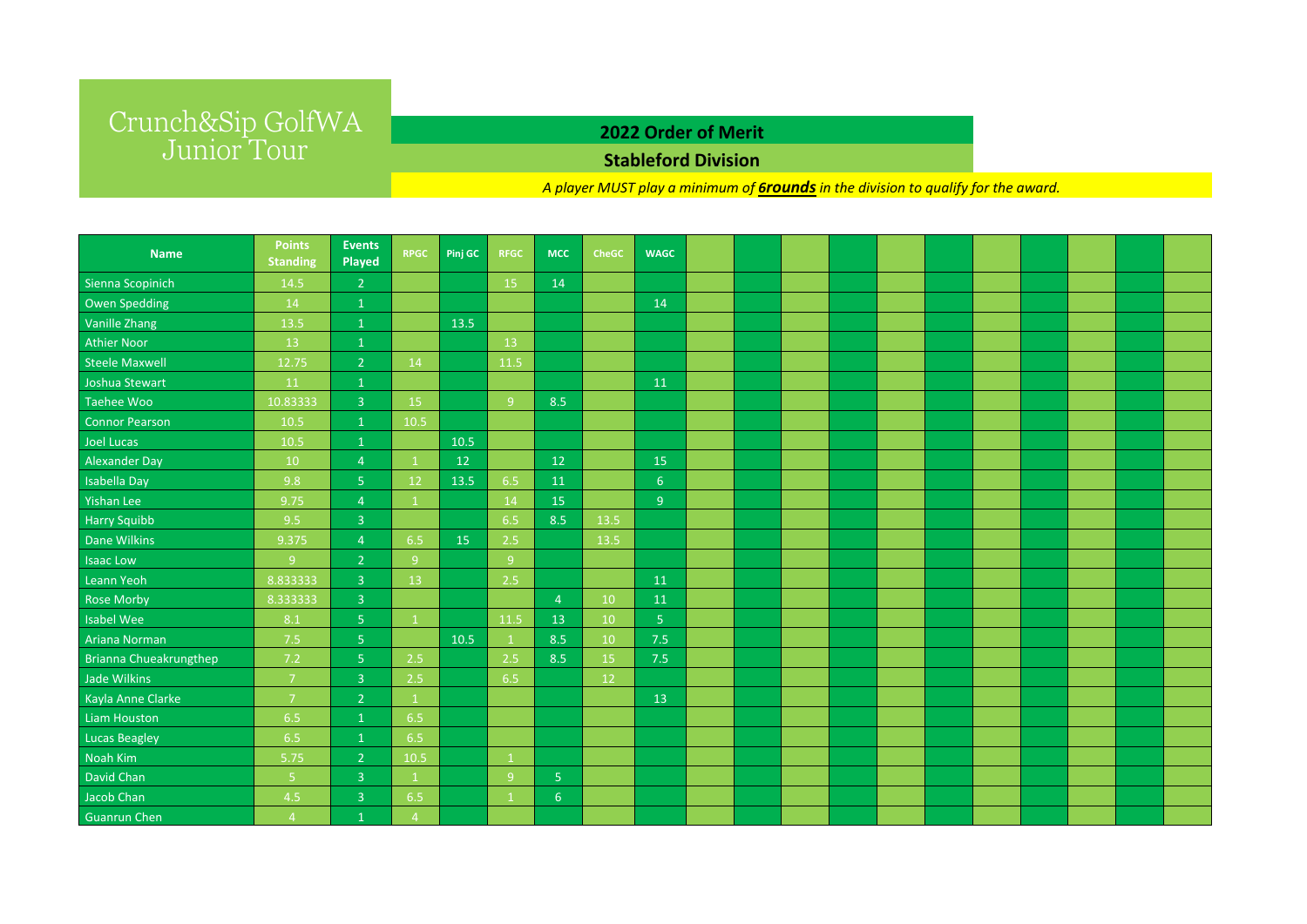| Sharanya Mohan    |  |  | . |  |  |  |  |  |  |  |
|-------------------|--|--|---|--|--|--|--|--|--|--|
| Aeon Day          |  |  |   |  |  |  |  |  |  |  |
| <b>Baoly Doan</b> |  |  |   |  |  |  |  |  |  |  |
| Dylan Evans       |  |  |   |  |  |  |  |  |  |  |

**2022 Order of Merit**

### **Modified Stroke Division**

*A player MUST play a minimum of 6 roundsin the division to qualify for the award.* 

| <b>Name</b>             | <b>Points</b><br><b>Standing</b> | <b>Events</b><br>Played | <b>RPGC</b>    | Pinj GC | <b>RFGC</b>    | <b>MCC</b>     | <b>CheGC</b>   | <b>WAGC</b>    |  |  |  |  |  |  |
|-------------------------|----------------------------------|-------------------------|----------------|---------|----------------|----------------|----------------|----------------|--|--|--|--|--|--|
| Keagan Horak            | 15                               | 1                       |                |         | 15             |                |                |                |  |  |  |  |  |  |
| <b>Oliver Wilson</b>    | 14.5                             | $\overline{2}$          |                |         |                |                | 14             | 15             |  |  |  |  |  |  |
| Joshua Duniam           | 14                               | $\overline{2}$          | 14             | 14      |                |                |                |                |  |  |  |  |  |  |
| <b>Murray Smith</b>     | 13                               | $\mathbf{1}$            |                |         | 13             |                |                |                |  |  |  |  |  |  |
| <b>Fraser Gray</b>      | 12.66667                         | $\overline{3}$          | 15             |         | 10.5           | 12.5           |                |                |  |  |  |  |  |  |
| Alexandria Page         | 12.375                           | $\overline{4}$          |                | 15      | 13             | 8.5            | 13             |                |  |  |  |  |  |  |
| <b>Adam New</b>         | 12                               | $\mathbf{1}$            | 12             |         |                |                |                |                |  |  |  |  |  |  |
| Joel Lucas              | 11.625                           | $\overline{4}$          | 8.5            |         | 13             | 15             |                | 10             |  |  |  |  |  |  |
| <b>Chase Thurlow</b>    | 11.25                            | 6 <sup>1</sup>          | 13             | 12      | 8 <sup>°</sup> | 12.5           | 10             | 12             |  |  |  |  |  |  |
| <b>Cruize Collard</b>   | 11.25                            | $\overline{2}$          |                | 12      | 10.5           |                |                |                |  |  |  |  |  |  |
| Benjamin Arundell       | 11                               | $\mathbf 1$             | 11             |         |                |                |                |                |  |  |  |  |  |  |
| <b>Christian Oneill</b> | 10                               | $\mathbf{1}$            | 10             |         |                |                |                |                |  |  |  |  |  |  |
| Antoinette van vugt     | 9.5                              | $\overline{2}$          |                |         | 6 <sup>6</sup> |                |                | 13             |  |  |  |  |  |  |
| Sean Robinson           | 9.5                              | $\overline{4}$          | $\mathbf{1}$   |         | 9              | 14             |                | 14             |  |  |  |  |  |  |
| <b>Elliot Wilson</b>    | 9.25                             | $\overline{2}$          |                |         |                |                | 15             | 3.5            |  |  |  |  |  |  |
| Nimit Chantakat         | 8.875                            | $\overline{4}$          | 5.5            |         |                | 11             | 12             | $\overline{7}$ |  |  |  |  |  |  |
| Clara Ascoli            | 8.5                              | 6 <sup>1</sup>          | 8.5            | 12      | $\overline{4}$ | 10             | 11             | 5.5            |  |  |  |  |  |  |
| Jenna Phoon             | 8.5                              | $\mathbf{1}$            |                |         |                |                |                | 8.5            |  |  |  |  |  |  |
| LeBron Vaiimene         | 8.166667                         | $\overline{3}$          |                |         | -7             | 8.5            | 9 <sup>°</sup> |                |  |  |  |  |  |  |
| Zane Grinfelds          | 8                                | $\overline{2}$          |                | 10      |                | 6              |                |                |  |  |  |  |  |  |
| <b>Elijah Robinson</b>  | 6.875                            | $\overline{4}$          | 5.5            |         | $\overline{4}$ | $\overline{7}$ |                | 11             |  |  |  |  |  |  |
| <b>Felix Molokhov</b>   | 6.833333                         | $\overline{3}$          | $\overline{7}$ |         |                | $5\phantom{.}$ |                | 8.5            |  |  |  |  |  |  |
| <b>Jules Armstrong</b>  | 5.5                              | $\overline{2}$          |                |         |                | $\overline{4}$ | -7             |                |  |  |  |  |  |  |
| Ashleigh Yeoh           | 4.75                             | $\overline{2}$          |                |         | $\overline{4}$ |                |                | 5.5            |  |  |  |  |  |  |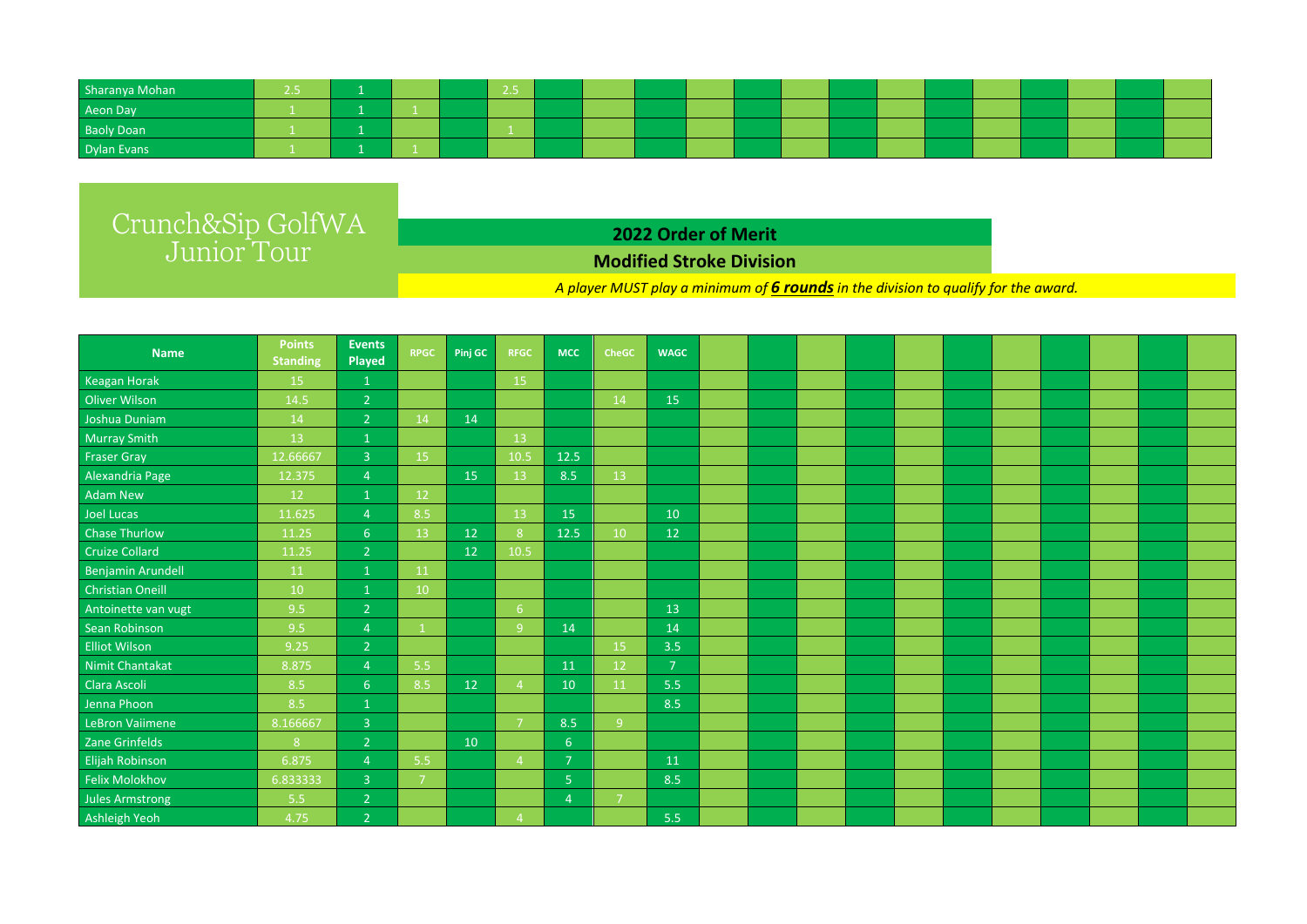| Noah Gillam             | 4.75           | $\overline{4}$ |     | 9 <sup>°</sup> |                |                | 8 <sup>°</sup> |              |  |  |  |  |  |  |
|-------------------------|----------------|----------------|-----|----------------|----------------|----------------|----------------|--------------|--|--|--|--|--|--|
| Harrison Hammer         | 4.5            | $\overline{2}$ |     | 8              |                |                |                |              |  |  |  |  |  |  |
| Minh Bressan            | $\overline{4}$ | $\mathbf{1}$   | -4  |                |                |                |                |              |  |  |  |  |  |  |
| <b>Archer Sheedy</b>    | 3.5            | $\mathbf{1}$   |     |                |                |                |                | 3.5          |  |  |  |  |  |  |
| <b>William Gilkes</b>   | $\overline{3}$ | $\mathbf{1}$   |     |                |                | $\overline{3}$ |                |              |  |  |  |  |  |  |
| Ariana Norman           | 2.5            | $\mathbf{1}$   | 2.5 |                |                |                |                |              |  |  |  |  |  |  |
| Valentina Redclift      | 2.5            | $\mathbf{1}$   | 2.5 |                |                |                |                |              |  |  |  |  |  |  |
| Lucius Cao              | 2 <sup>1</sup> | $\mathbf{1}$   |     |                | $\overline{2}$ |                |                |              |  |  |  |  |  |  |
| <b>Audrey Fisher</b>    | 1.5            | $\mathbf{1}$   |     |                |                |                |                | 1.5          |  |  |  |  |  |  |
| Eileen Ha               | 1.5            | $\mathbf{1}$   |     |                |                |                |                | 1.5          |  |  |  |  |  |  |
| Caleb Tobing            |                | $\mathbf{1}$   |     |                |                |                |                | $\mathbf{1}$ |  |  |  |  |  |  |
| <b>Hudson Hughes</b>    |                | $\mathbf{1}$   |     |                |                |                |                |              |  |  |  |  |  |  |
| Lachie MacPherson       |                | $\mathbf{1}$   |     |                |                |                |                |              |  |  |  |  |  |  |
| Lucas Kong              |                | $\mathbf 1$    |     |                |                |                |                |              |  |  |  |  |  |  |
| Parisa Gorjy            |                | $\overline{2}$ |     |                |                |                |                | $\mathbf{1}$ |  |  |  |  |  |  |
| Samuel Chin             |                | $\mathbf{1}$   |     |                |                |                |                |              |  |  |  |  |  |  |
| <b>Chanelle Maxwell</b> |                | $\overline{1}$ |     |                |                |                |                | $\mathbf{1}$ |  |  |  |  |  |  |
| Joshua Lim              |                | 1              |     |                |                |                |                |              |  |  |  |  |  |  |
| Lucy Properjohn         |                |                |     |                |                |                |                |              |  |  |  |  |  |  |

### **2022 Order of Merit**

### **9 Hole Tiger Tees Division**

*A player MUST play a minimum of 6 rounds in the division to qualify for the award.* 

| <b>Name</b>           | <b>Points</b><br><b>Standing</b> | <b>Events</b><br>Played | <b>RPGC</b> | Pinj GC | <b>RFGC</b> | <b>MCC</b> | <b>CheGC</b> | <b>WAGC</b>     |  |  |  |  |  |  |
|-----------------------|----------------------------------|-------------------------|-------------|---------|-------------|------------|--------------|-----------------|--|--|--|--|--|--|
| <b>Allayna Engel</b>  | 14.5                             | 5                       | 15          | 15      | 14.5        | 15         |              | 13              |  |  |  |  |  |  |
| Amelia Cristobal      | 14.5                             | L.                      |             |         | 14.5        |            |              |                 |  |  |  |  |  |  |
| Emma Reid             | 13                               | J.                      |             |         |             |            | 13           |                 |  |  |  |  |  |  |
| Joshua Stewart        | 12.5                             | $\overline{2}$          |             |         | 1 ว         | 12         |              |                 |  |  |  |  |  |  |
| Jeremy Tran           | $\overline{1}2$                  | 4                       |             |         | 11          | $\Omega$   | 15           | $\overline{14}$ |  |  |  |  |  |  |
| Sofia Abrahams        | 12                               |                         | 13.5        | 14      |             | 9.5        |              | 11              |  |  |  |  |  |  |
| Giselle Tan           | <b>11</b>                        | 6 <sup>6</sup>          | 5.5         | 8.5     |             | 11         | 14           | 15              |  |  |  |  |  |  |
| Éabha Cody            | 10.83333                         | $\overline{3}$          |             | 12      |             |            | 12           | 8.5             |  |  |  |  |  |  |
| Edylon Neo            | 10.16667                         | 3                       |             |         |             | 13.5       |              |                 |  |  |  |  |  |  |
| <b>Cruize Collard</b> | 10                               |                         | 10          |         |             |            |              |                 |  |  |  |  |  |  |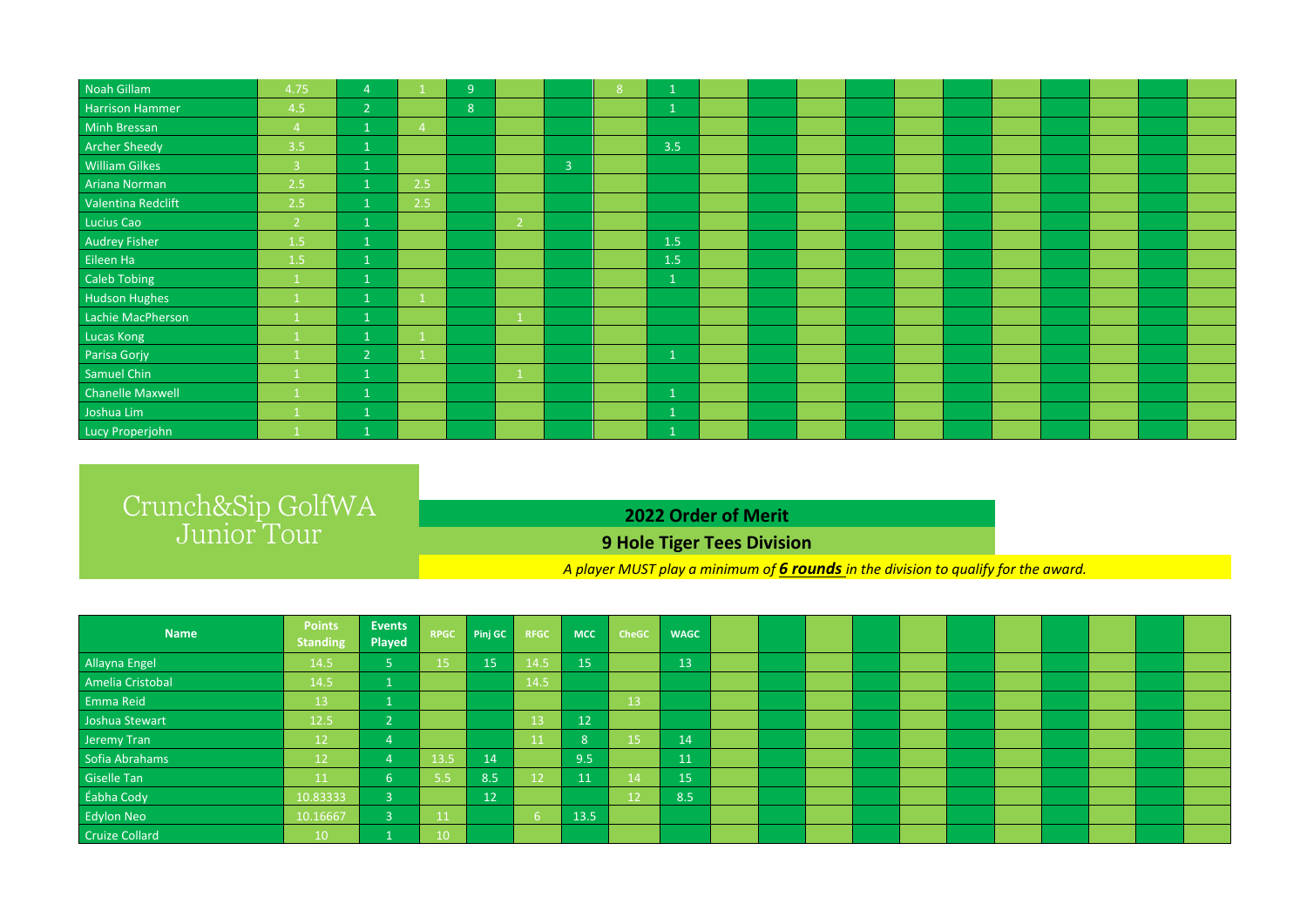| Jaiden Manning          | 9 <sup>°</sup>          | $\overline{4}$ | 12                       | 8.5                     | 9              |                |    | 6.5            |  |  |  |  |  |  |
|-------------------------|-------------------------|----------------|--------------------------|-------------------------|----------------|----------------|----|----------------|--|--|--|--|--|--|
| Jenna Phoon             | 9                       | $\mathbf{1}$   |                          |                         | 9 <sup>°</sup> |                |    |                |  |  |  |  |  |  |
| Zander Wilde            | 9                       | $\mathbf 1$    |                          |                         | 9              |                |    |                |  |  |  |  |  |  |
| <b>Vaughn Simons</b>    | 8.875                   | $\overline{4}$ |                          | 10                      | $\overline{2}$ | 13.5           |    | 10             |  |  |  |  |  |  |
| Daisy Adam              | 8.5                     | $\mathbf{1}$   |                          |                         |                |                |    | 8.5            |  |  |  |  |  |  |
| <b>Audrey Fisher</b>    | 8.25                    | $\overline{2}$ |                          | 12                      | 4.5            |                |    |                |  |  |  |  |  |  |
| Lexi Gray               | $\overline{7}$          | $\mathbf{1}$   | -7                       |                         |                |                |    |                |  |  |  |  |  |  |
| <b>Rafael Cristobal</b> | $\overline{7}$          | $\mathbf{1}$   |                          |                         | $\overline{7}$ |                |    |                |  |  |  |  |  |  |
| <b>Caleb Tobing</b>     | 6.75                    | $\overline{2}$ | 9                        |                         | 4.5            |                |    |                |  |  |  |  |  |  |
| Nathan Budimuljono      | 6.5                     | $\overline{2}$ |                          |                         |                |                |    | 12             |  |  |  |  |  |  |
| <b>Ruby Stone</b>       | 6.5                     | $\overline{4}$ | 13.5                     |                         | - 2            | 9.5            |    | $\mathbf{1}$   |  |  |  |  |  |  |
| <b>Chanelle Maxwell</b> | 6.333333                | $\overline{3}$ |                          | 12                      |                | 6 <sup>1</sup> |    |                |  |  |  |  |  |  |
| Metta Guilfoyle-Black   | 5.125                   | $\overline{4}$ |                          | $\overline{7}$          |                |                | 10 | 2.5            |  |  |  |  |  |  |
| Martha Morris           | 5 <sub>1</sub>          | $\mathbf{1}$   |                          |                         |                |                |    | 5 <sub>o</sub> |  |  |  |  |  |  |
| Jeremy Zhu              | 4.5                     | 5 <sub>1</sub> |                          | 4.5                     |                | 5 <sup>1</sup> | 11 | $\mathbf{1}$   |  |  |  |  |  |  |
| Cassandra Woon          | 4.375                   | $\overline{4}$ | 5.5                      | 4.5                     |                |                |    | 6.5            |  |  |  |  |  |  |
| Charlotte Grinfelds     | $\overline{4}$          | $\mathbf{1}$   |                          |                         |                | $\overline{4}$ |    |                |  |  |  |  |  |  |
| Cleo Woon               | $\overline{A}$          | $\overline{4}$ | 8                        | 6 <sup>6</sup>          |                |                |    | $\mathbf{1}$   |  |  |  |  |  |  |
| Kal-El Van              | $\overline{4}$          | $\mathbf{1}$   | $\boldsymbol{\varDelta}$ |                         |                |                |    |                |  |  |  |  |  |  |
| Jonas Bobusic           | $\overline{4}$          | $\mathbf{1}$   |                          |                         |                |                |    | $\overline{4}$ |  |  |  |  |  |  |
| Joeun Lee               | 3.25                    | $\overline{4}$ |                          | $\overline{\mathbf{3}}$ | $\overline{2}$ | $\overline{7}$ |    | $\mathbf{1}$   |  |  |  |  |  |  |
| Chloe Ackworth          | $\overline{\mathbf{3}}$ | $\mathbf 1$    |                          |                         |                | $\overline{3}$ |    |                |  |  |  |  |  |  |
| Na-Phan LLoyd           | 2.5                     | $\mathbf{1}$   |                          |                         |                |                |    | 2.5            |  |  |  |  |  |  |
| <b>Ethan Rees</b>       | $\overline{1}$          | $\mathbf{1}$   |                          |                         |                |                |    |                |  |  |  |  |  |  |
| Melinda Henderson       | $\mathbf{1}$            | $\overline{2}$ |                          |                         |                |                |    | $\mathbf{1}$   |  |  |  |  |  |  |
| Luna Surianingrat       |                         | $\mathbf{1}$   |                          |                         |                |                |    | $\mathbf{1}$   |  |  |  |  |  |  |
| Dylan Zheng             |                         | $\mathbf{1}$   |                          |                         |                |                |    | $\mathbf{1}$   |  |  |  |  |  |  |

## **2022 Order of Merit**

**5 Hole Tiger Tees Division**

*A player MUST play a minimum of 6 roundsin the division to qualify for the award.* 

| <b>Name</b> | Points Events RPGC Pinj GC RFGC MCC CheGC |  |  |    | <b>NAGC</b> |  |  |  |  |  |  |
|-------------|-------------------------------------------|--|--|----|-------------|--|--|--|--|--|--|
| John Choi   |                                           |  |  | 15 |             |  |  |  |  |  |  |